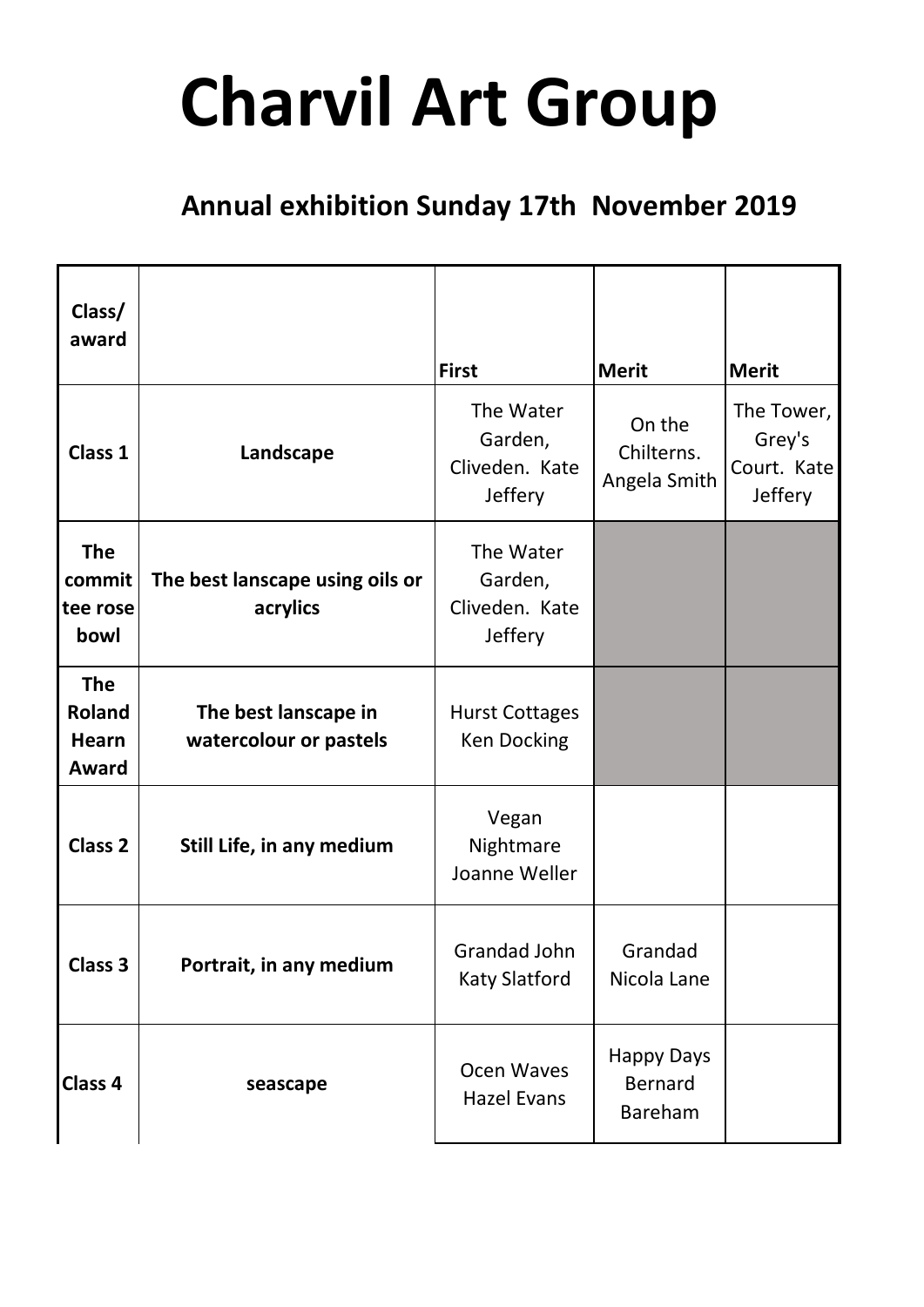| Class 5                                           | <b>Townscape</b>                                                             | Gold Hill,<br>Shaftesbury<br><b>Bob Reed</b>   | St Mary's<br>Church<br><b>Hilary Kaye</b> |                                                          |
|---------------------------------------------------|------------------------------------------------------------------------------|------------------------------------------------|-------------------------------------------|----------------------------------------------------------|
| Class <sub>6</sub>                                | Animal or Bird, in any medium                                                | Elephants Katy<br>Slatford                     | Karenl<br>Vixen<br>Beaney                 | Whose turn<br>is it?<br><b>Bernard</b><br><b>Bareham</b> |
| <b>Class 7</b>                                    | Drawing in pen, pencil or<br>charcoal                                        | Polo Pony Katy<br>Slatford                     | <b>Hiding</b><br>Joanne<br>Weller         |                                                          |
| Class 8                                           | Line and wash, any subject                                                   | Lizard Karen<br>Beaney                         |                                           |                                                          |
| Class 9                                           | Flowers, in any medium                                                       | <b>Flowers Summer</b><br>Hilary Kaye           |                                           |                                                          |
| <b>The</b><br><b>Nick</b><br>Ray<br><b>Trophy</b> | Best flower picture using any<br>medium                                      | <b>Flowers Summer</b><br>Hilary Kaye           |                                           |                                                          |
| Class 10                                          | A miniature, any subject in any<br>medium                                    | Mini Lake<br><b>Reflections</b><br>Nicola Lane |                                           |                                                          |
| Class 11                                          | Any subject, in mixed medium                                                 | <b>Autumn Glory</b><br><b>Ken Docking</b>      |                                           |                                                          |
| Class 12                                          | Miscellaneous subject, any<br>medium, Not applicable to the<br>above classed | Up & Over<br><b>Bernard</b><br><b>Barnham</b>  | Zion Karen<br>Beaney                      |                                                          |
| The Reg<br><b>Smith</b><br>Cup                    | The best painting or drawing in<br>any medium                                | Grandad John<br><b>Katy Slatford</b>           |                                           |                                                          |